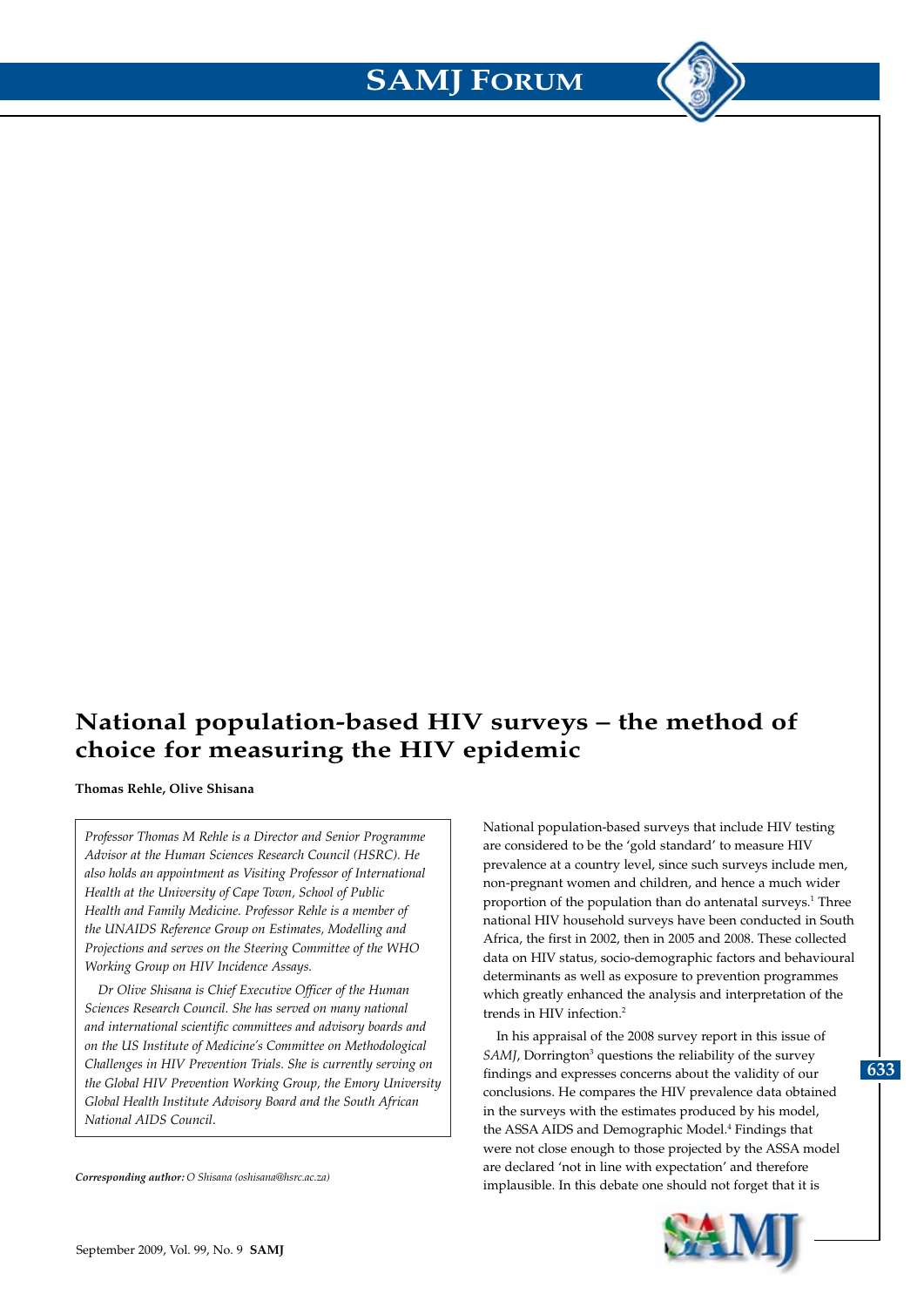**SAMJ FORUM**

empirical data that greatly improved the outputs of projection models. A prime example of this process is the ASSA model: the ASSA estimates of HIV-infected people for the year 2005 dropped from 7.6 million to 5.2 million (!) after the creator of the model re-calibrated the projections with data available from the national HIV household surveys.<sup>5,6</sup>

The 2008 survey report focused on the indicators selected for measuring progress in the implementation of the South African National Strategic Plan. In the plan for 2007 - 2011, the Human Sciences Research Council (HSRC) is requested to adjust the scope of analysis in order to accommodate this requirement. It is therefore surprising that Dorrington argues that it will be of little comfort to policy-makers.

The ASSA2003 model estimates of HIV prevalence by age correlate well with the results of the 2008 HSRC survey. However, Dorrington's interpretation that the increase in HIV prevalence from 2005 to 2008 in females 30 years and older is implausible needs to be addressed. Firstly, the prevalence among females 30 years and older was 13.6% in 2005 and 15.7% in 2008, an increase of 2.1%, which is more likely to be a result of increased access to antiretroviral treatment (ART) among women over 30 years than of an increase in HIV incidence. ART has increased the survival time of people living with HIV, and as a consequence HIV prevalence is likely to increase predominantly in the age groups more likely to need ART. This should be borne in mind when interpreting the 2008 findings on HIV prevalence.

Dorrington's assessment of the survey data suffers from serious inaccuracies. For example, in his comparison of HIV prevalence differences calculated from the 2002 and 2008 national household surveys and the 2002 and 2007 antenatal surveys respectively, he uses HSRC prevalence data from the age group 2 years and older instead of the appropriate 15 - 49 years age group. Table I shows the pattern of HIV prevalence trends in this age group by province for the corresponding survey periods (household surveys 2002 - 2008 v. antenatal surveys 2002 - 2007). The provincial prevalence trends observed in the national household surveys and the antenatal surveillance surveys were overall in good agreement, with 6 of the 9 provinces showing the same trends in both survey methodologies. On the national level, the difference in HIV prevalence between the 2002 and 2008 national household surveys was +1.3%, and the difference between the 2002 and 2007 antenatal surveys was  $+1.5\%$ .<sup>7,8</sup>

Trends over time are powerful tools to assess whether the observed changes are real, especially when the uncertainty around single survey estimates is brought into epidemiological context. Among children aged 2 - 14 years, a decline in HIV prevalence has been observed from 2002 to 2005 and from 2005 to 2008, and the difference between 2002 and 2008 reached statistical significance. But more important, the decline is also epidemiologically plausible. The increasing coverage of effective prevention of mother-to- child-transmission (PMTCT) programmes in the country has certainly shown its impact on the vertical transmission of HIV, with fewer HIV-infected infants moving each year into the 2 - 14-year age cohort. On the basis of this contextual evidence we argue that the observed decline in HIV prevalence was real. However, the increasing number of HIV-infected children receiving antiretroviral treatment will make interpretation of their HIV prevalence levels increasingly difficult in future.

HIV prevalence trends in teenagers aged 15 - 19 years and youth aged 20 - 24 years are shown in Table II. A decline in HIV prevalence was observed for both age groups from 2005 to 2008. In view of the reported substantive behavioural changes among youth between the 2005 and 2008 surveys we consider these declines in HIV prevalence plausible and more than just the result of statistical fluctuation. This is illustrated in Fig. 1, which shows reported condom use at last sex in the 15 - 24 age group in the three surveys. The increases in condom use at last sex were statistically significant in both male and female youth.

Dorrington dismissed the decline in HIV infection rates among teenagers aged 15 - 19 years who participated in the

| age group: national nousehold surveys v. antenatal surveys |                                     |                                     |  |  |
|------------------------------------------------------------|-------------------------------------|-------------------------------------|--|--|
| Province                                                   | Household survey<br>$(2002 - 2008)$ | Antenatal survey<br>$(2002 - 2007)$ |  |  |
| KwaZulu-Natal                                              |                                     |                                     |  |  |
| Mpumalanga                                                 |                                     |                                     |  |  |
| <b>Free State</b>                                          |                                     |                                     |  |  |
| Gauteng                                                    |                                     |                                     |  |  |
| Northwest                                                  |                                     |                                     |  |  |
| Eastern Cape                                               |                                     |                                     |  |  |
| Limpopo                                                    |                                     |                                     |  |  |

**Table I. HIV prevalence trends by province, 15 - 49-year age group: national household surveys v. antenatal surveys**

↑ represents an increase and ↓ a decrease in trend.

Northern Cape Western Cape National

**Table II. HIV prevalence among youth, South Africa 2002, 2005 and 2008**

|                                    | 2002           |             |                              | 2005             |             |                              | 2008           |             |                              |
|------------------------------------|----------------|-------------|------------------------------|------------------|-------------|------------------------------|----------------|-------------|------------------------------|
| Age group (yrs)                    | N              | HIV%        | 95% CI                       |                  | $HIV\%$     | 95% CI                       |                | $HIV\%$     | 95% CI                       |
| Youth (15 - 19)<br>Youth (20 - 24) | 1 1 4 3<br>956 | 5.9<br>13.2 | $4.0 - 8.8$<br>$10.4 - 16.7$ | 2 1 5 4<br>1 966 | 5.9<br>15.2 | $4.3 - 8.0$<br>$12.5 - 18.2$ | 1 928<br>. 689 | 4.4<br>13.6 | $3.0 - 6.5$<br>$11.4 - 16.2$ |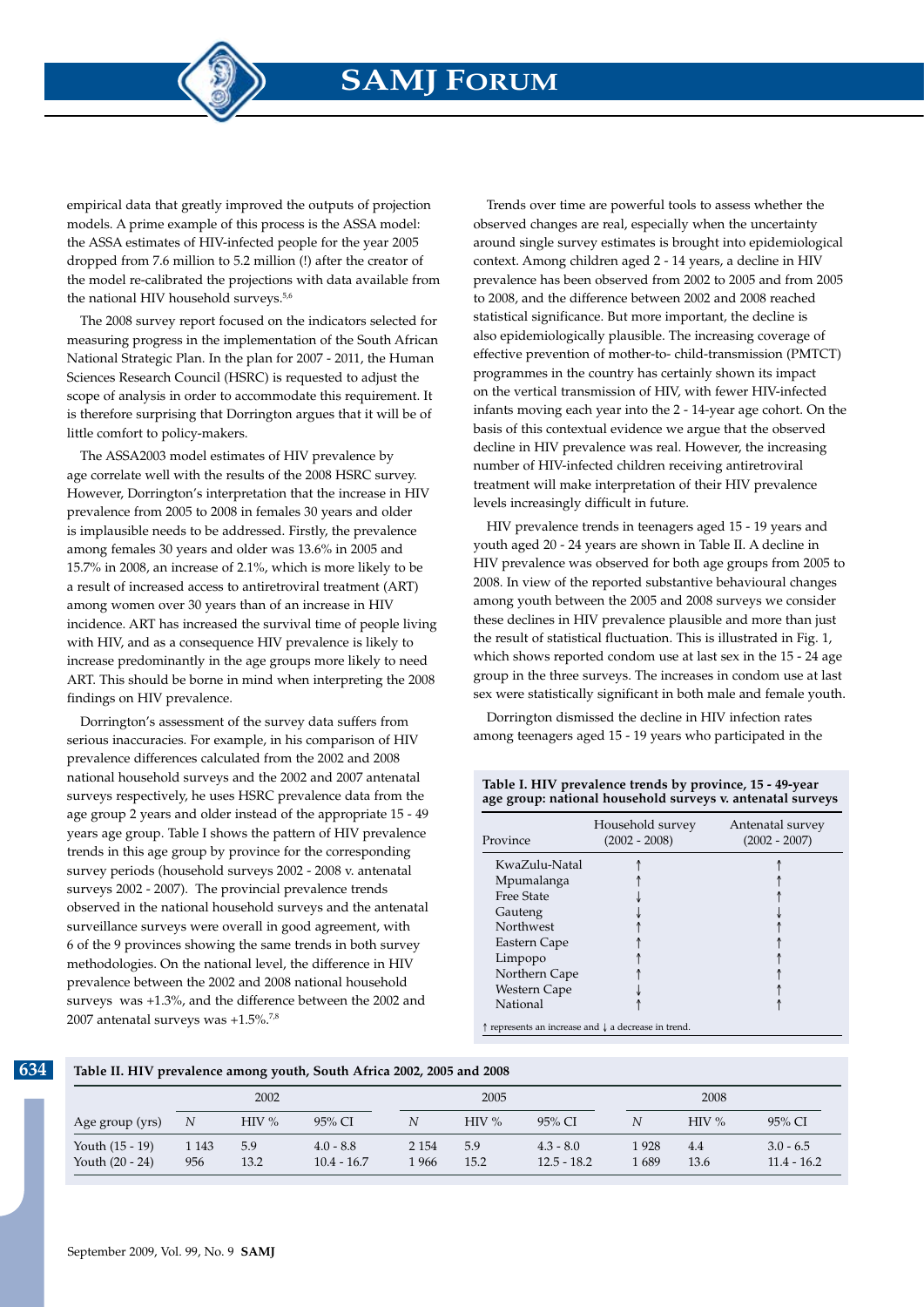# **SAMJ FORUM**



*Fig. 1. Condom use at last sex, 15 - 24-year-olds. Fig. 1. Condom use at last sex, 15 - 24-year-olds.*

2008 national HIV household survey as an unlikely result because similar declines were not observed in pregnant female teenagers attending public health clinics. This is like comparing apples with oranges. Clearly it stands to reason that pregnant teenagers are not representative of 15 - 19-year-old old boys **87.4** 90 and girls in the general population. Teenage pregnancies are **72.8 73.1** 80 associated with a socio-demographic and behavioural risk profile that greatly increases the risk of HIV infection. This **57.1 55.7** 60 is shown in Table III, which compares HIV prevalence levels among the different teenage groups. The HIV infection rate in pregnant teenagers was 11.2%, over 2.5 times higher than the prevalence found in the whole group, 4.4% for males and females combined. However, it was close to the prevalence estimate for teenagers attending public antenatal clinics in 2007. Given the inherent risk profile associated with teenage pregnancy, we expect that the results will be similar in the 2008 antenatal survey. **Condom use at last sex (%)**

Extrapolations from antenatal data to the general population should be made with caution. Antenatal sentinel data are subject to biases related to sampling, usage and coverage of selected antenatal services, differentials in risk behaviours and contraceptive use, and other socio-demographic factors (e.g. age distribution of pregnant women visiting antenatal clinics).1 Taking into account the differential utilisation rate of public health services by race group in South Africa, Table IV compares HIV prevalence in all females as well as black females with pregnant females attending antenatal clinics in 2007. It is apparent that the HIV prevalence profile among black females participating in the 2008 national household survey is very similar to the 2007 antenatal survey, except among the young females.

HIV prevalence is the result of cumulative new infections (incidence) and cumulative deaths among HIV-infected persons over time. This epidemiological paradigm provides the basis for methods that estimate HIV incidence from HIV prevalence data.9,10 Applying a mathematical approach, we have derived HIV incidence estimates from prevalence in young people aged 15 - 20 years (males and females combined) using prevalence data by single year of age and assuming that HIV prevalence differences between the age strata represent incident HIV infections. The change in the HIV incidence pattern was substantial for the 2008 survey year compared with the incidence figures calculated for the 2002 and 2005 survey years, especially for the single-year age groups 15, 16, 17, 18, and 19 years.<sup>2</sup> This straightforward method is best applicable in younger age groups when the effect of AIDS-related mortality on HIV prevalence levels is still minimal. We are currently extending the epidemiological HIV incidence estimation to the entire population 15 years and older, using a recently proposed method that infers population-level HIV incidence from prevalence obtained in two cross-sectional serosurveys.<sup>11</sup> The approach incorporates survival after infection and hence requires information of ART exposure in the study population. One of the novelties of the 2008 survey was the addition of ARV testing into the survey protocol, which will enable this type of analysis.

With all modelling approaches we should keep in mind the famous quote from George Edward Pelham Box, one of the greatest statisticians of the 20th century and a pioneer in the area of Bayesian inference: 'Essentially, all models are wrong, but some are useful.'12 Substantial improvements have been made over the past years in modelling country-level HIV/ AIDS epidemics. The UNAIDS Estimation and Projection Package (EPP), the tool of choice for preparing national estimates and projections in most of sub-Saharan Africa, has recently added uncertainty estimation in its projections for

#### **Table IV. Comparison of HIV prevalence (%) among females by age group: national household survey 2008 v. antenatal survey 2007**

| Age group<br>(yrs) | <b>HSRC 2008</b><br>all females | <b>HSRC 2008</b><br>black females | Antenatal<br>survey 2007 |
|--------------------|---------------------------------|-----------------------------------|--------------------------|
| $15 - 19$          | 6.7                             | 7.8                               | 12.9                     |
| $20 - 24$          | 21.1                            | 24.3                              | 28.1                     |
| $25 - 29$          | 32.7                            | 38.9                              | 37.9                     |
| $30 - 34$          | 29.1                            | 36.2                              | 40.2                     |
| $35 - 39$          | 24.8                            | 33.0                              | 33.2                     |
| $40 - 49$          | 15.3                            | 22.2                              | 21.5                     |
| Total              | 21.3                            | 26.6                              | 28.0                     |

| Age group (yrs)                                                                                        | Both sexes | Females | Pregnant females* | Antenatal survey 2007 |  |  |
|--------------------------------------------------------------------------------------------------------|------------|---------|-------------------|-----------------------|--|--|
| $15 - 19$                                                                                              |            |         |                   | 12.9                  |  |  |
| *Currently pregnant or pregnant in the past 24 months as reported in the 2008 population-based survey. |            |         |                   |                       |  |  |

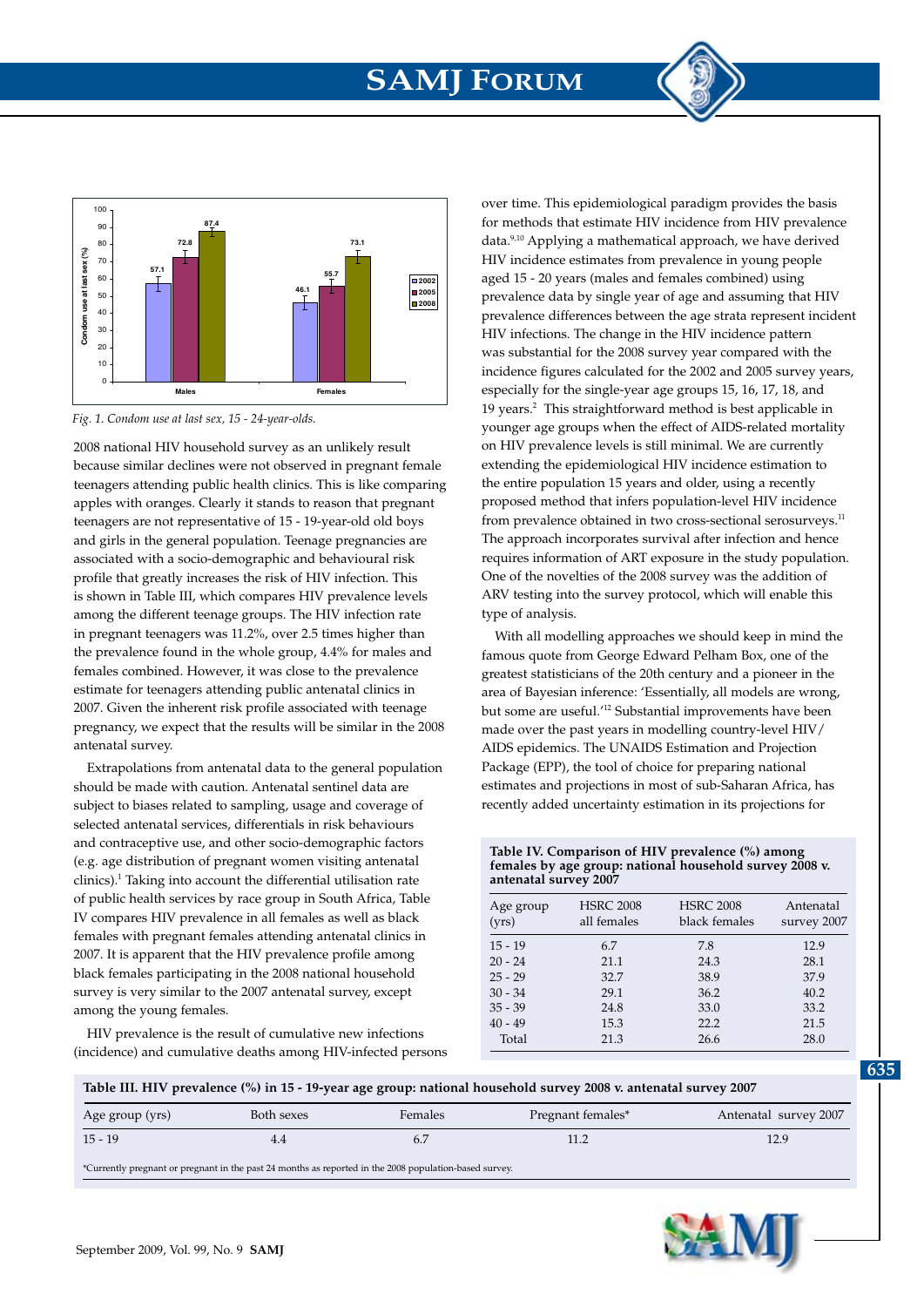**SAMJ FORUM**

generalised epidemics.13 We recommend that future versions of the ASSA model should also incorporate this capability of uncertainty analysis in order to present model estimates with 95% confidence bounds. This would greatly improve the comparison of ASSA outputs with empirical data from national population-based surveys.

- 1. Boerma TJ, Ghys PD, Walker N. Estimates of HIV-1 prevalence from n ational populationbased surveys as a new gold standard. *Lancet* 2003; 362: 1929-1931.
- 2. Shisana O, Rehle T, Simbayi LC, *et al. South African National HIV Prevalence, HIV Incidence, Behavioural and Communications Survey*, 2008. Cape Town: Human Sciences Research Council Publishers, 2009.
- 3. Dorrington R. Does the 2008 HSRC survey indicate a turning tide of HIV prevalence in children, teenagers and the youth? (Debate). *S Afr Med J* 2009; 99: 631-633.
- 4. Actuarial Society of South Africa. ASSA2003 AIDS and Demographic Model. 2005. www. actuarialsociety.org.za/aids (accessed 30 November 2005).
- 5. Dorrington RE, Bradshaw D, Budlender D. *HIV/AIDS Profile of the Provinces of South Africa, Indicators for 2002*. Cape Town: Centre for Actuarial Research, Medical Research Council, Actuarial Society of South Africa, 2002.

### **Professor Dorrington responds:**

Three major concerns about the analysis and reporting of the latest HSRC results were raised in my article, namely the potential for bias (given the low response rates), the lack of acknowledgement of uncertainty in the results, and the use of the results from the 2002 survey as the basis for implying trend. None of these issues has been dealt with in a satisfactory manner by Rehle and Shisana.

Their response does not address the question of bias. However, through providing survey results not published in the report, they inadvertently provide grounds for further concern on this issue with their comparisons in Tables III and IV, which purport to show the similarity between estimates from the survey and those from the 2007 antenatal survey (to which they assume the 2008 survey will be 'similar'). Bearing in mind the need for upward adjustment of the 2007 antenatal survey figures,<sup>1,2</sup> both comparisons show the prevalence from the HSRC survey to be somewhat lower (2.7% lower than the correct figure for  $2007^{1,2}$  in the case of the black women aged 15 - 49 years) than the figures with which the authors argue they should be comparable. Of course, given that probably around 90%3 of those tested in the national antenatal sample are black women, one must wonder why the authors chose not to use the prevalence among pregnant black women in their comparisons, as in past surveys (instead of pregnant women in Table III and all black women in Table IV).

The potential for bias is a crucial question deserving more debate. Arguments presented elsewhere by the authors (e.g. South African National AIDS Council and a UCT research seminar) that suggest that the survey is unbiased, either on the basis of research by Mishra and colleagues<sup>4,5</sup> into this question with respect to household prevalence surveys carried out as part of the DHS surveys or on the basis of comparisons of the characteristics of the people who answered the questionnaire but did or did not agree to be tested, are problematic.

- 6. Dorrington RE, Johnson L, Bradshaw D, Daniel T. *The Demographic Impact of HIV/AIDS in South Africa. National and Provincial Indicators for 2006*. Cape Town: Centre for Actuarial Research, South African Medical Research Council and Actuarial Society of South Africa, 2006.
- 7. Department of Health. *Summary Report: National HIV and Syphilis Antenatal Sero-prevalence Survey in South Africa, 2002*. Pretoria: Department of Health, 2003.
- 8. Department of Health. *Summary Report: National HIV and Syphilis Antenatal Sero-prevalence Survey in South Africa, 2007*. Pretoria: Department of Health, 2008.
- Saidel T, Sokal D, Rice J, Buzingo T, Hassig S. Validation of a method to estimate agespecific human immunodeficiency virus (HIV) incidence rates in developing countries using population-based seroprevalence data. *Am J Epidemiol* 1996; 144: 214-223.
- 10. Gregson S, Machekano R, Donnelly CA, *et al*. Estimating HIV incidence from age-specific prevalence data: comparison with concurrent cohort estimates in a study of male factory workers, Harare, Zimbabwe. *AIDS* 1998; 12: 2049-2058.
- 11. Hallett TB, Zaba B, Todd J, *et al*. Estimating incidence from prevalence in generalised HIV epidemics: methods and validation. *PLoS Med* 2008; 5: e80.
- 12. Box GEP, Draper NR. *Empirical Model-Building and Response Surfaces*. New York: Wiley, 1987.
- 13. Brown T, Salomon JA, Alkema L, Raftery AE, Gouws E. Progress and challenges in modelling country-level HIV/AIDS epidemics: the UNAIDS Estimation and Projection Package 2007. *Sex Transm Infect* 2008; 84: Suppl 1, i5-i10.

To the criticism that it would be more useful and honest to acknowledge the uncertainty and publish the confidence intervals, the authors' response is that they regard 'epidemiological plausibility' as being 'more important' than statistical significance. They argue that the decrease in prevalence among children aged 2 - 14, from an implausible 5.6% in 2002 to a more sensible 2.5% in 2008, is 'real' based on the 'contextual evidence' that coverage of effective PMTCT programmes has increased. They present no quantitative evidence to explain how a programme preventing infection in infants and with low coverage between 2002 and 2005 might explain, in an 'epidemiologically plausible' way, that the bulk of the drop (5.6% to 3.3%) in prevalence among children aged 2 - 14 occurred between 2002 and 2005!

Similarly they argue that the drop in prevalence in the youth is plausible in the light of their 'reported substantive behavioural changes'. Ignoring the question about whether reported behaviour is actual behaviour, it is curious that the reported drop in knowledge (also statistically significant) in the youth, the increase in percentage of males with more than one partner in the past year, and the fall in the age of sexual debut of males are not mentioned as indicators of changes in sexual behaviour.

Furthermore, the argument that comparing the *trend* in prevalence in 15 - 19-year-olds as measured by the survey with the *trend* in the prevalence of 15 - 19-year-olds attending public antenatal clinics is 'like comparing apples and oranges' misses the point. If condoms are being used to prevent the spread of the disease and are the major source of contraception, then: (*i*) one would expect to see a change in the age distribution of women attending public antenatal clinics (which one doesn't see); and, more importantly, (*ii*) if the prevalence in young women is falling to the extent suggested by the report, then surely one would have expected to see the prevalence among pregnant women (as measured by the antenatal survey) falling